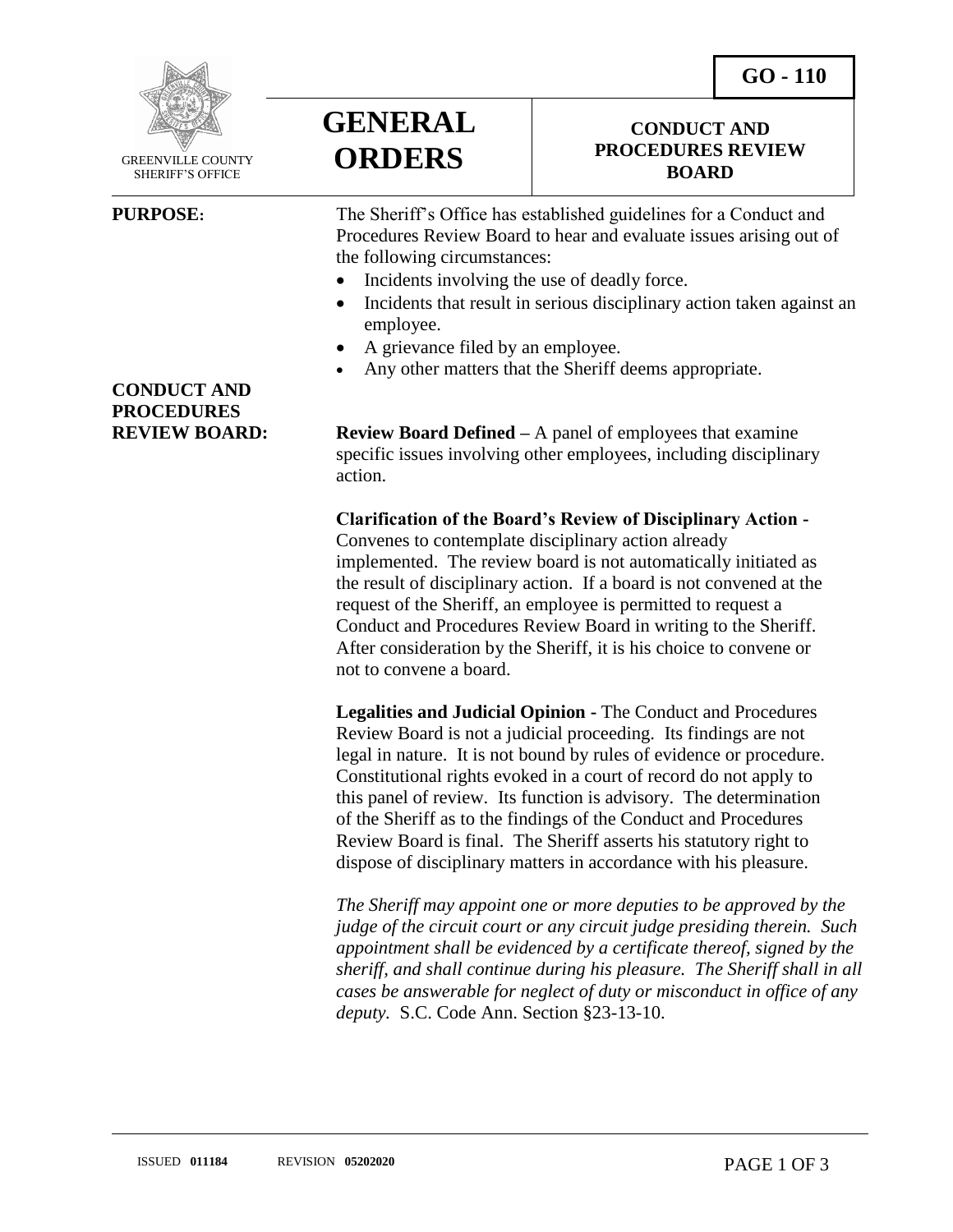j

*We agree with the Fourth Circuit Court of Appeals that a Sheriff may not compromise his authority to discharge deputies at his discretion. To hold otherwise renders the language of section §23-13-10 meaningless and eviscerates the sheriff's ability to discharge deputies at his "pleasure."* Botchie v. O'Dowd, 315 S.C. 126 (1993)

If issues are too complex or involve criminal conduct, the Sheriff can deny an employee a board review. The board review is an informal hearing. It is not audio or video recorded. No written transcript is produced. It is closed to the public. The board review is not a proceeding that triggers an employee's right to counsel.

# **COMPOSITION OF**

**THE BOARD: Composition of the board in general -** Consists of three sworn members of the Sheriff's Office, excluding the Division Commander of the employee in question, any relative of the employee, and any witness or investigator involved in the complaint or incident. Board members are appointed by the Sheriff and serve at his pleasure.

> **Division representation** – Unless the Sheriff deems otherwise, at least two divisions are represented on the board. A subordinate to the employee in question cannot serve as a board member. Board members are notified of their assignment in a personnel order.

### **Specific composition of the board:**

- A Division Commander, other than the division commander of the employee in question, who serves as the presiding deputy.
- A representative from a division other than that of the employee in question.
- A peer group member who is an individual of the same rank and within the same division as the employee in question.
- No member will be of a lesser rank than the employee in question.

**Exception:** When circumstances arise wherein a member of the Executive Command Staff is a party of the specific issues that the board will be examining, the Sheriff will appoint the members of the Conduct and Procedures Board.

### **PROCEDURE: Board Members** -

1. Notify employees subject to review, in writing, at least three working days in advance of the board's meeting. Written notification is to include the date, time and place of the hearing, and the names of board members.